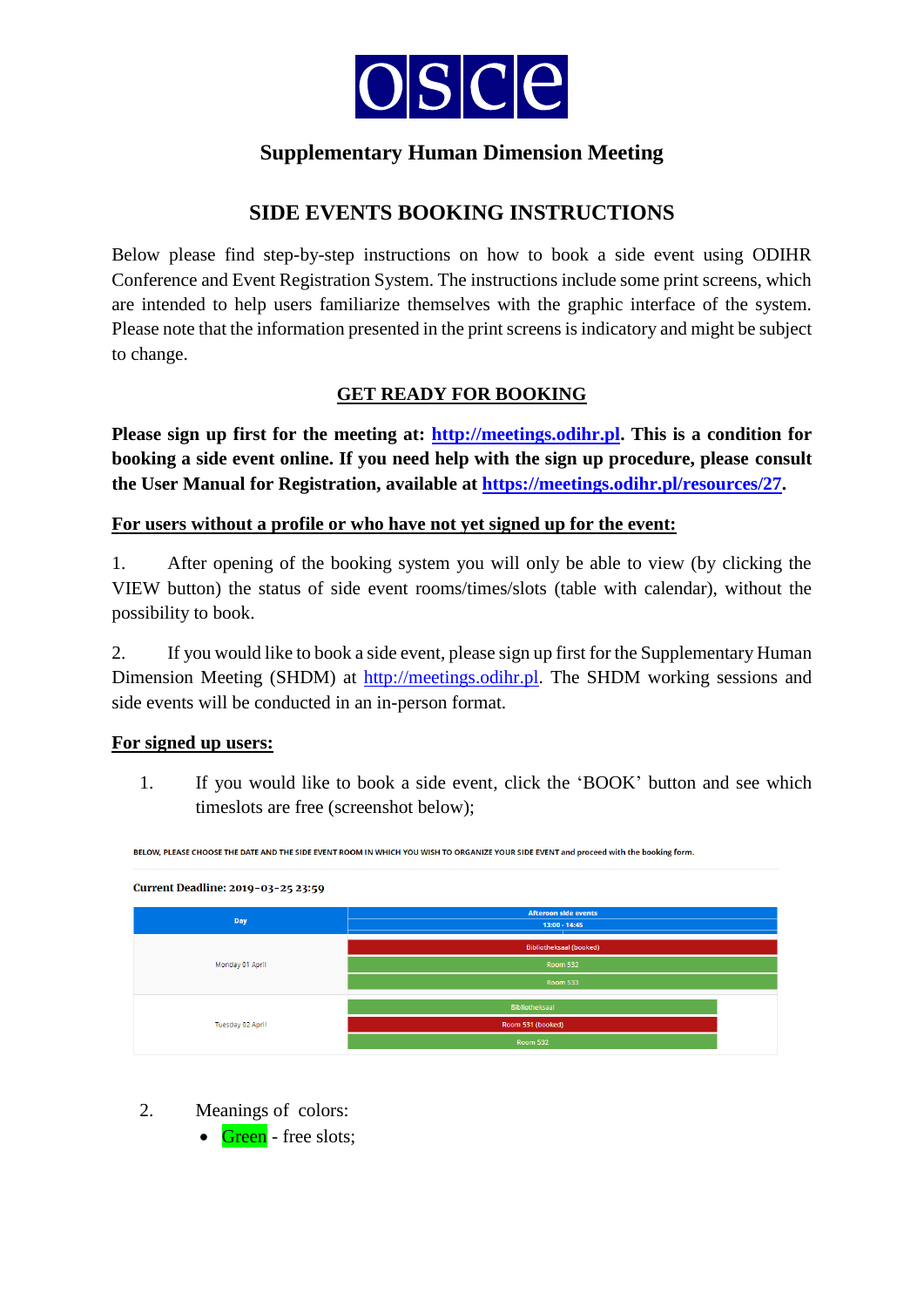

- Blue slots reserved (participants have entered the system and pre-booked the time slot but have not submitted yet);
- $\bullet$  Red slots booked (participants have clicked the SUBMIT button, thus confirming their side event);
- 3. Choose a free time slot (marked in green) and proceed with the booking procedure.

| <b>ODIHR Conference and Event</b><br><b>Registration System</b><br>$I_{\text{LODIHR}}$<br>osca |  | CONFERENCE LOG OUT YOUR ACCOUNT | <b>CONTACT</b> |
|------------------------------------------------------------------------------------------------|--|---------------------------------|----------------|
| Home                                                                                           |  |                                 |                |
| <b>SIDE EVENTS</b><br><b>Supplementary Human Dimension Meeting</b>                             |  |                                 |                |

| <b>Room:</b>                            | Date:           | Time:                      | <b>Capacity:</b> | Layout:     |
|-----------------------------------------|-----------------|----------------------------|------------------|-------------|
| Room 532                                | Monday 01 April | 13:00 - 14:45              | 28               | Round table |
| Simultanous interpretation not possible |                 |                            |                  |             |
|                                         |                 | <b>Back</b><br><b>Book</b> |                  |             |

4. Once you click on 'Book', you have 60 minutes to finish the booking procedure (see next page).

|                                                                                      | <b>ODIHR Conference and Event</b><br><b>Registration System</b> | 59m. 48s.                           |                     |             | CONFERENCE LOG OUT YOUR ACCOUNT CONTACT |               |
|--------------------------------------------------------------------------------------|-----------------------------------------------------------------|-------------------------------------|---------------------|-------------|-----------------------------------------|---------------|
| Home                                                                                 |                                                                 |                                     |                     |             |                                         |               |
| <b>SIDE EVENTS</b>                                                                   |                                                                 |                                     |                     |             |                                         |               |
|                                                                                      | <b>Supplementary Human Dimension Meeting</b>                    |                                     |                     |             |                                         |               |
| Room:                                                                                | Date:                                                           | Time:                               | <b>Capacity:</b>    | Layout:     |                                         |               |
| <b>Room 533</b>                                                                      | Monday 01 April                                                 | 13:00 - 14:45                       | 12                  | Round table |                                         |               |
| Your Name:<br>Your Surname:<br>Your organization name:<br>Your organization country: | Main information                                                | Interpretation, technical equipment | Lunch, refreshments |             | Summary                                 |               |
| <b>Convenors name:</b><br>Add                                                        |                                                                 |                                     |                     |             |                                         | <b>Delete</b> |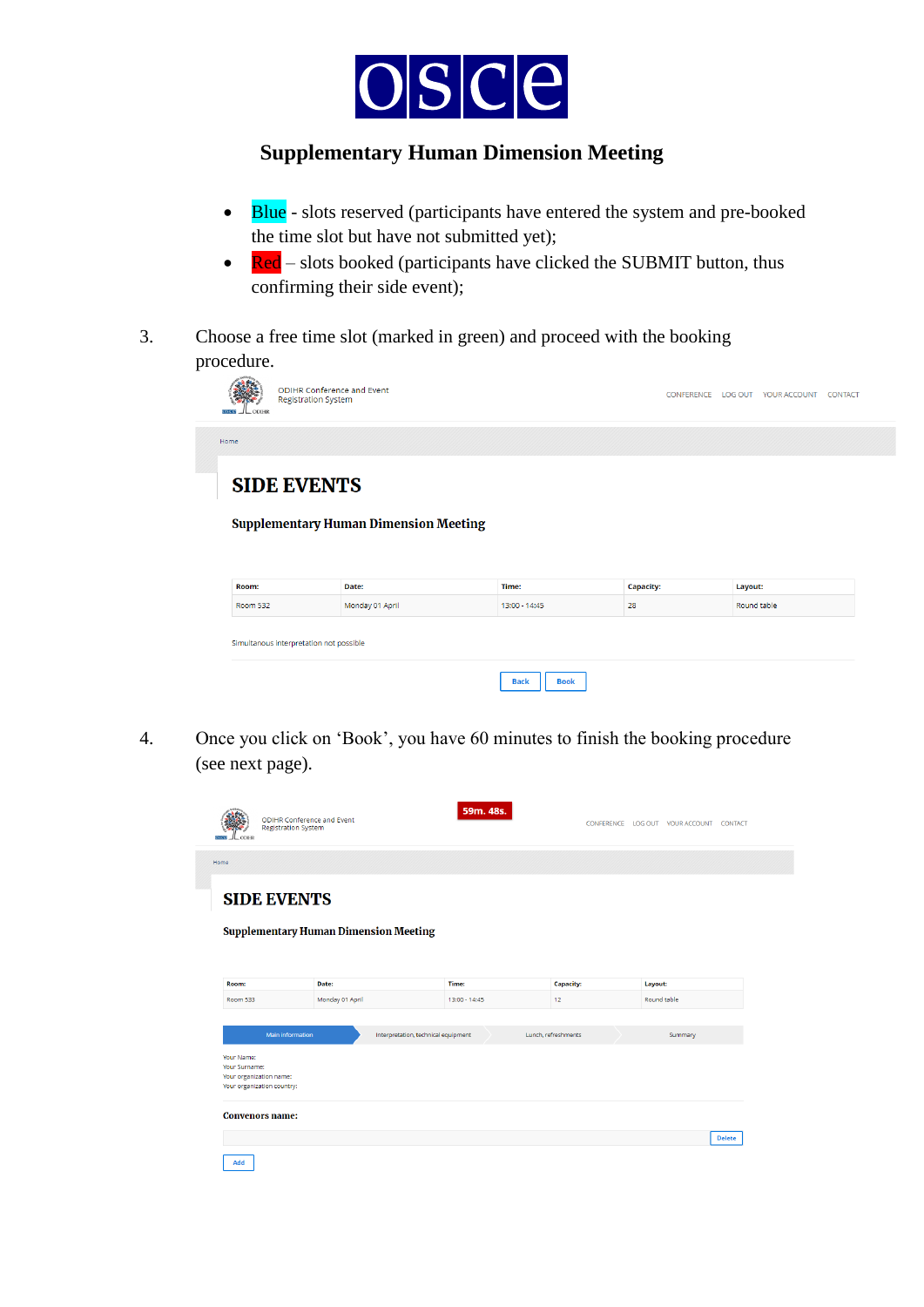

### **SIDE EVENT BOOKING PROCEDURE**

The side event booking is a four-step procedure.

### **STEP 1 - MAIN INFORMATION:**

- 1. In the first section, (*Your Name, Your Surname, Your Organization Name, Your Organization Country – see below*) the user's organization details are filled in automatically from your account. If you would like to change any details or add a coorganizer for your side event, you can do this in the "*Convenors name*" section.
- 2. *Convenors name:*
	- The name of the organization (of the person using the booking system) appears here automatically;
	- If you want to delete or add an organizer, please use the *DELETE* or *ADD* button;
	- In order to change the order of organizers, use a mouse (*drag and drop function*).
- 3. *Person responsible for organizational details:*

In this section, **please submit the contact details of the person who is responsible for the organization** of the side event and can be contacted by ODIHR or service providers before and during the conference.

4. *Room details:* 

In this section, please **provide the number of expected participants** (preferred layout is not relevant for online events and can be left empty).

- 5. *Title of the event* should be provided in English. Please make it **short and appealing**, as this information will be visible in the "Side Events Schedule" document, to be published on the SHDM webpage. Please note, that side events are intended to be held on topics related to the topic of the SHDM and provide an opportunity to participants to discuss issues that were not fully covered during the working sessions.
- *6. Description of the event:*

Please provide a short description of your side event, in English, no more than 2500 signs. This information will be available on the SHDM webpage in the "Side Events Schedule" document.

*7. Working Language:* 

Choose (minimum one) of the six OSCE languages (English, German, French, Italian, Russian or Spanish) to be used during the side event.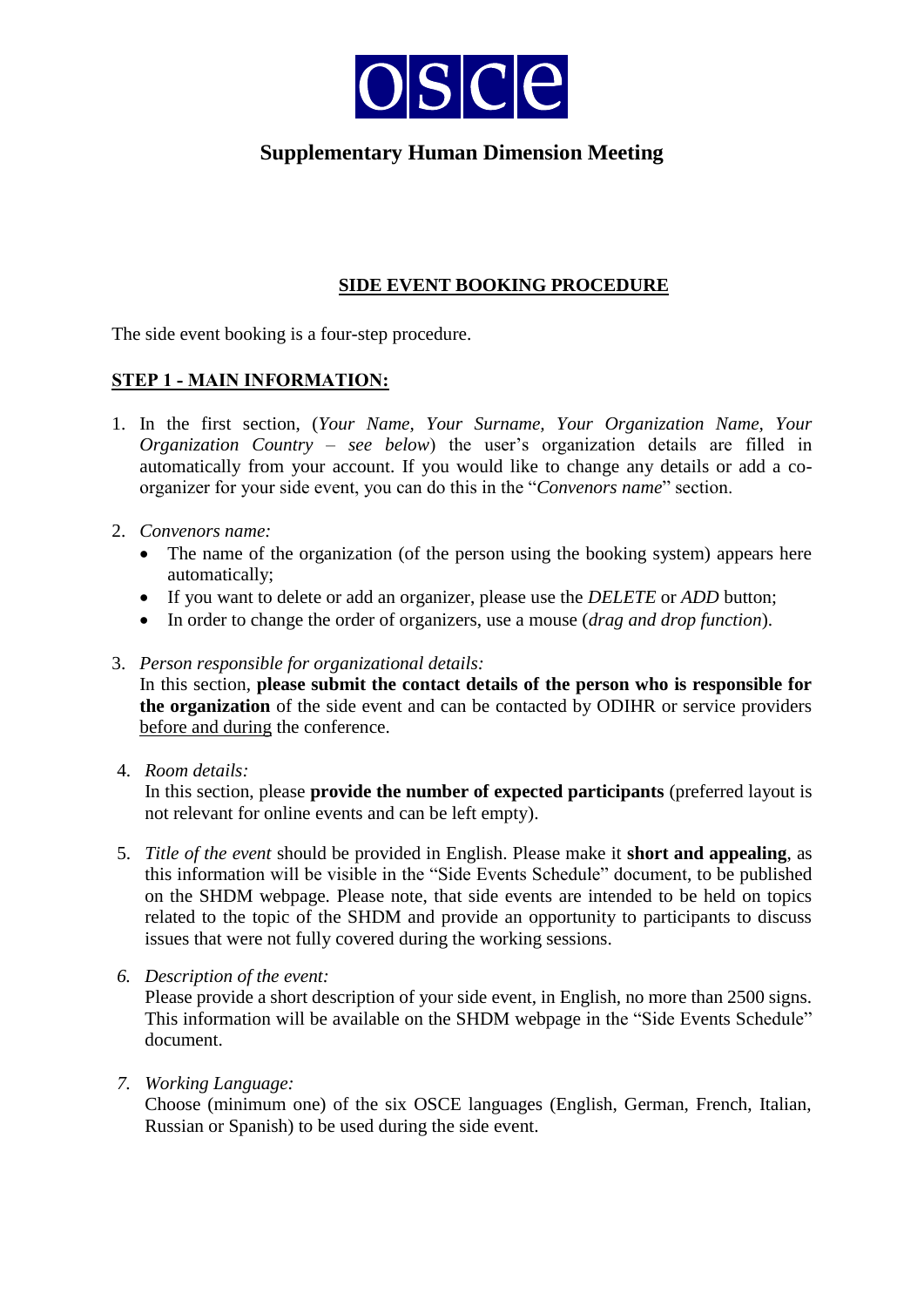

|        | <b>ODIHR Conference</b>                                                              |                                                                                                          |                     |                  | CONFERENCE LOG OUT YOUR ACCOUNT CONTACT |
|--------|--------------------------------------------------------------------------------------|----------------------------------------------------------------------------------------------------------|---------------------|------------------|-----------------------------------------|
|        | <b>Registration System</b>                                                           |                                                                                                          |                     |                  |                                         |
|        | Home                                                                                 |                                                                                                          |                     |                  |                                         |
|        | <b>SIDE EVENTS</b>                                                                   |                                                                                                          |                     |                  |                                         |
|        |                                                                                      |                                                                                                          |                     |                  |                                         |
|        |                                                                                      |                                                                                                          |                     |                  |                                         |
|        | Room:                                                                                | Date:                                                                                                    | Time:               | <b>Capacity:</b> | Layout:                                 |
|        | Meeting Room 2                                                                       | Tuesday 11 September                                                                                     | 18:15 - 19:45       | 50               | Round table                             |
|        | Round table layout for 50 participants                                               |                                                                                                          |                     |                  |                                         |
|        | Main information                                                                     | Interpretation, technical equipment                                                                      | Lunch, refreshments |                  | Summary                                 |
|        | Your Name:<br>Your Surname:<br>Your organization name:<br>Your organization country: |                                                                                                          |                     |                  |                                         |
|        | <b>Convenors name:</b>                                                               |                                                                                                          |                     |                  |                                         |
|        | Non-Governmental Organization                                                        |                                                                                                          |                     |                  | <b>Delete</b>                           |
|        | Add                                                                                  |                                                                                                          |                     |                  |                                         |
|        |                                                                                      |                                                                                                          |                     |                  |                                         |
|        |                                                                                      |                                                                                                          |                     |                  |                                         |
|        | Person responsible for organization details:<br>Name:*                               |                                                                                                          | Surname:*           |                  |                                         |
|        |                                                                                      |                                                                                                          |                     |                  |                                         |
|        | Mobile phone:*                                                                       |                                                                                                          | Email:*             |                  |                                         |
|        |                                                                                      |                                                                                                          |                     |                  |                                         |
|        | <b>Room details:</b>                                                                 |                                                                                                          |                     |                  |                                         |
|        | Number of anticipated participants:*                                                 | Layout:                                                                                                  | <b>Time From:</b>   | <b>Time To:</b>  |                                         |
|        |                                                                                      |                                                                                                          | 18:15               | 19:45            |                                         |
|        |                                                                                      |                                                                                                          |                     |                  |                                         |
|        |                                                                                      | Information that will appear / be shown in the final schedule of side events to be distributed among pax |                     |                  |                                         |
|        | Title of event:*                                                                     |                                                                                                          |                     |                  |                                         |
|        | Description of the event:*                                                           |                                                                                                          |                     |                  |                                         |
|        |                                                                                      |                                                                                                          |                     |                  |                                         |
| 3<br>5 |                                                                                      |                                                                                                          |                     |                  |                                         |
|        |                                                                                      |                                                                                                          |                     |                  |                                         |
|        | <b>Working languages:*</b>                                                           |                                                                                                          |                     |                  |                                         |
|        |                                                                                      |                                                                                                          |                     |                  |                                         |
|        | * Required Fields                                                                    |                                                                                                          |                     |                  |                                         |
|        |                                                                                      | <b>Back</b>                                                                                              | <b>Next</b>         |                  |                                         |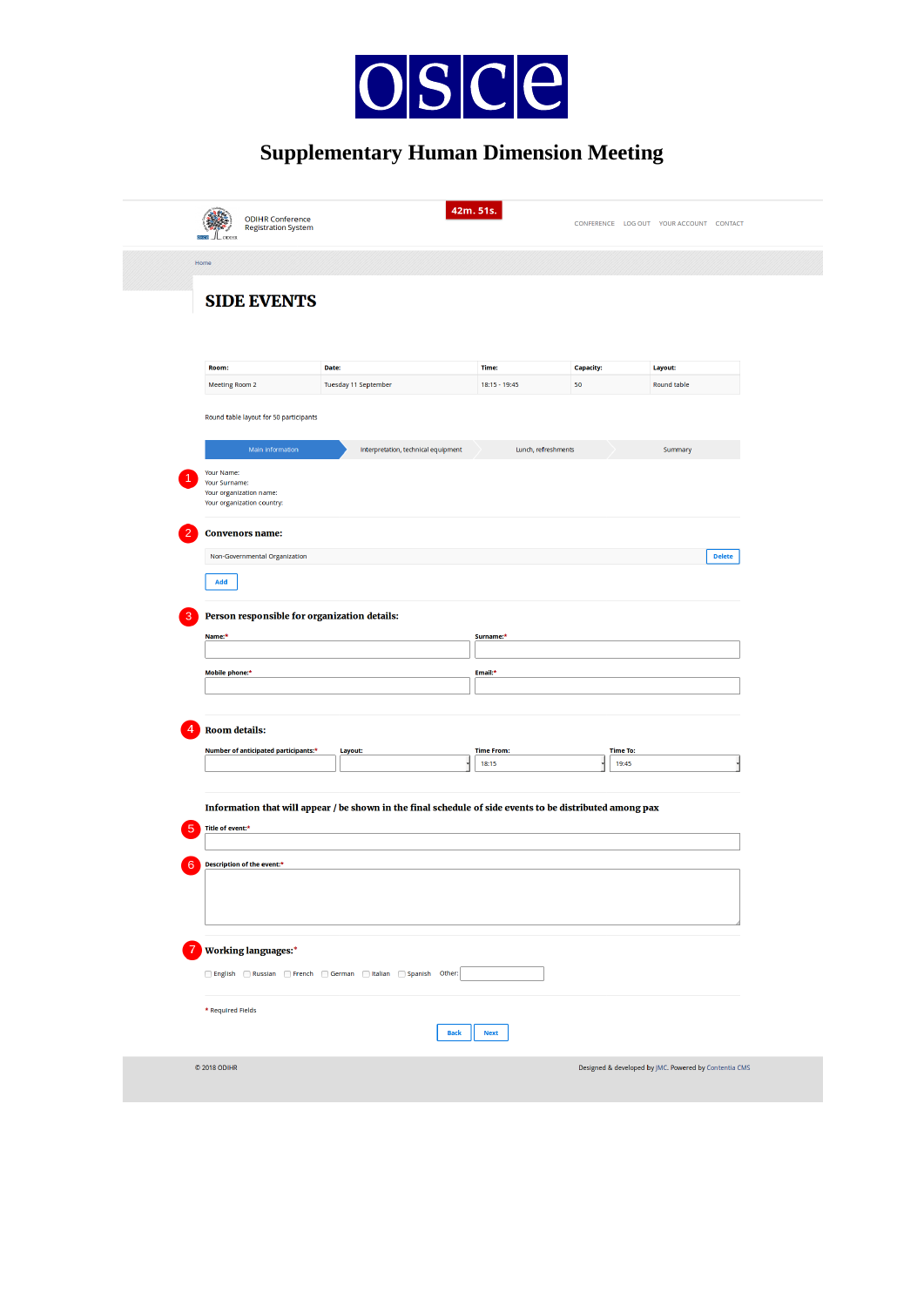

## **STEP 2 – INTERPRETATION, TECHNICAL EQUIPMENT**

Interpretation services can be provided upon request at the expense of the side event organizer. After successfully booking a side event slot, please refer to the OSCE Language Services Section: [Simona.Martusciello@osce.org,](mailto:Simona.Martusciello@osce.org) [Laura.Capeller@osce.org](mailto:Laura.Capeller@osce.org) for further information.

Should you wish to organize technical equipment or services please choose from the table the required equipment and services (if relevant). *Please note that the role of ODIHR is only to provide your requirements to the service provider.* 

- 1. In the table, please choose the required equipment and services;
- 2. Then, click the green button *ADD PAYER*, as you must fill in the payer's data*;*
- 3. If there are multiple payers (for different services), please inform us about this in the dedicated "payer" field (*EDIT button),* stating who is paying for what;
- 4. If you do not require any of these services (no technical equipment / services needed or it is not organized through ODIHR), do not choose anything from the table AND please tick the appropriate checkboxes at the bottom, confirming your decision.

*The prices and information about available technical equipment visible in the table below are exemplary and might be subject to change).*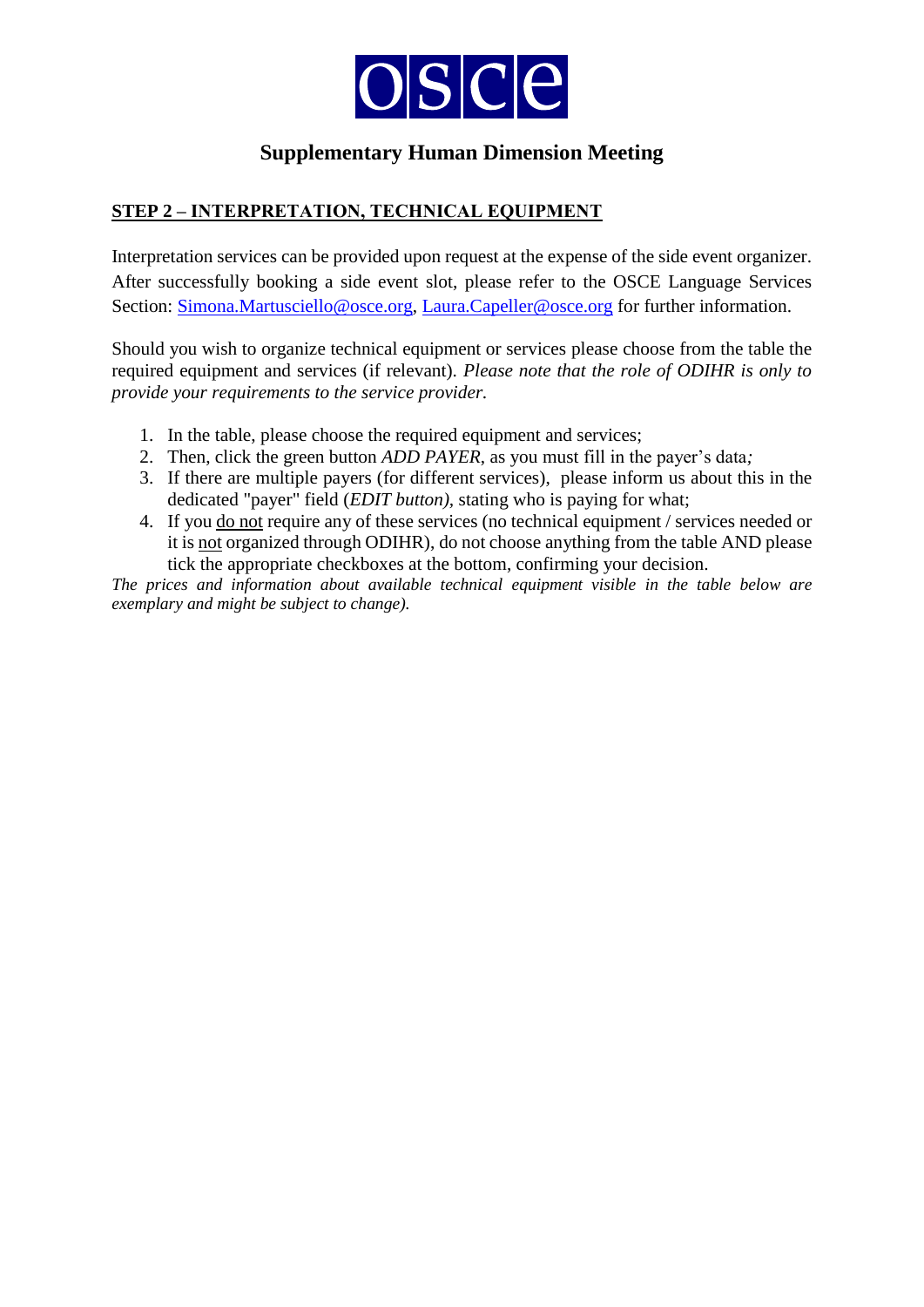

| Room:                                   | Date:                                                                                                                                          |                                     | Time:               | <b>Capacity:</b>    | Layout:                                                                                                                                                                                  |  |
|-----------------------------------------|------------------------------------------------------------------------------------------------------------------------------------------------|-------------------------------------|---------------------|---------------------|------------------------------------------------------------------------------------------------------------------------------------------------------------------------------------------|--|
| <b>Room 532</b>                         | Monday 01 April                                                                                                                                |                                     | 13:00 - 14:45       | 28                  | Round table                                                                                                                                                                              |  |
| Simultanous interpretation not possible |                                                                                                                                                |                                     |                     |                     |                                                                                                                                                                                          |  |
| <b>Main information</b>                 |                                                                                                                                                | Interpretation, technical equipment |                     | Lunch, refreshments | Summary                                                                                                                                                                                  |  |
|                                         | You might wish to organize the simultaneous/consecutive interpretation and technical equipment for your side event.                            |                                     |                     |                     |                                                                                                                                                                                          |  |
| Language Services. Please note that:    |                                                                                                                                                |                                     |                     |                     | Should you wish to organize simultaneous/consecutive interpretation services please contact ASAP Ms. Friederike Schlegl at Friederike.Schlegl@osce.org, Head of OSCE Vienna              |  |
|                                         | . All costs of interpretation are at your expense.                                                                                             |                                     |                     |                     |                                                                                                                                                                                          |  |
|                                         | the booking and HDM will pass the requirements to OSCE Vienna Conference Services.                                                             |                                     |                     |                     | Should you wish to organize technical equipment for your side event (presentation laptop, screen or flipcharts), they are free of charge, but you should insert your requirements into   |  |
| screen or flipchart                     |                                                                                                                                                |                                     |                     |                     | Please note: In the payer part, please insert OSCE in each box (including the name, surname, phone and email), as OSCE will arrange the technical eqipment such as power point,, laptop, |  |
| <b>Component</b><br>1. Flipchart        | Quantity<br>x                                                                                                                                  | <b>Price in PLN</b><br>0.00         | <b>Number</b><br>0  |                     | <b>Amount</b><br>0.00                                                                                                                                                                    |  |
|                                         |                                                                                                                                                |                                     |                     |                     |                                                                                                                                                                                          |  |
| 2. Laptop                               | $\mathbf x$                                                                                                                                    | 0.00                                | 0                   |                     | 0.00                                                                                                                                                                                     |  |
|                                         |                                                                                                                                                |                                     | total: 0            |                     | 0.00                                                                                                                                                                                     |  |
| + Add Payer                             |                                                                                                                                                |                                     |                     |                     |                                                                                                                                                                                          |  |
|                                         | For interpretation services, please contact ASAP Ms. Friederike Schlegl at Friederike.Schlegl@osce.org, Head of OSCE Vienna Language Services. |                                     |                     |                     |                                                                                                                                                                                          |  |
|                                         |                                                                                                                                                |                                     |                     |                     |                                                                                                                                                                                          |  |
|                                         | I confirm I will contact OSCE to arrange interpretation service.                                                                               |                                     |                     |                     |                                                                                                                                                                                          |  |
|                                         | I confirm I do NOT need interpretation service.                                                                                                |                                     |                     |                     |                                                                                                                                                                                          |  |
|                                         |                                                                                                                                                |                                     |                     |                     |                                                                                                                                                                                          |  |
|                                         |                                                                                                                                                |                                     | Prev<br><b>Next</b> |                     |                                                                                                                                                                                          |  |

#### **STEP 3 –LUNCH, REFRESHMENTS:**

Should you wish to organize the refreshments, please contact directly the catering provider as soon as you finish the side event booking:

- Joëlle Catering, Ms. Joelle Raverdy, info@joelle-catering.com, 0664 53 35 418
- Catering Kultur, office@cateringkultur.at, 0664 886 375 36
- M-Eventcatering, Ms. Ildiko Velastin, velastin@m-eventcatering.at, 408 89 05 23
- TipTopTable, Ms. Margit Köffler, office@tiptoptable.at, 0664 101 16 94
- Impact Catering Solutions, office@impacts.

The catering area provided by OSCE on 2nd floor, Vorsaal, provides space for a maximum of 80 persons and the catering area on 5th floor, Ratsaal foyer, for a maximum of 30 persons.

*Please note that it is your responsibility to make the necessary payments and the service provider's responsibility to provide the requested services.*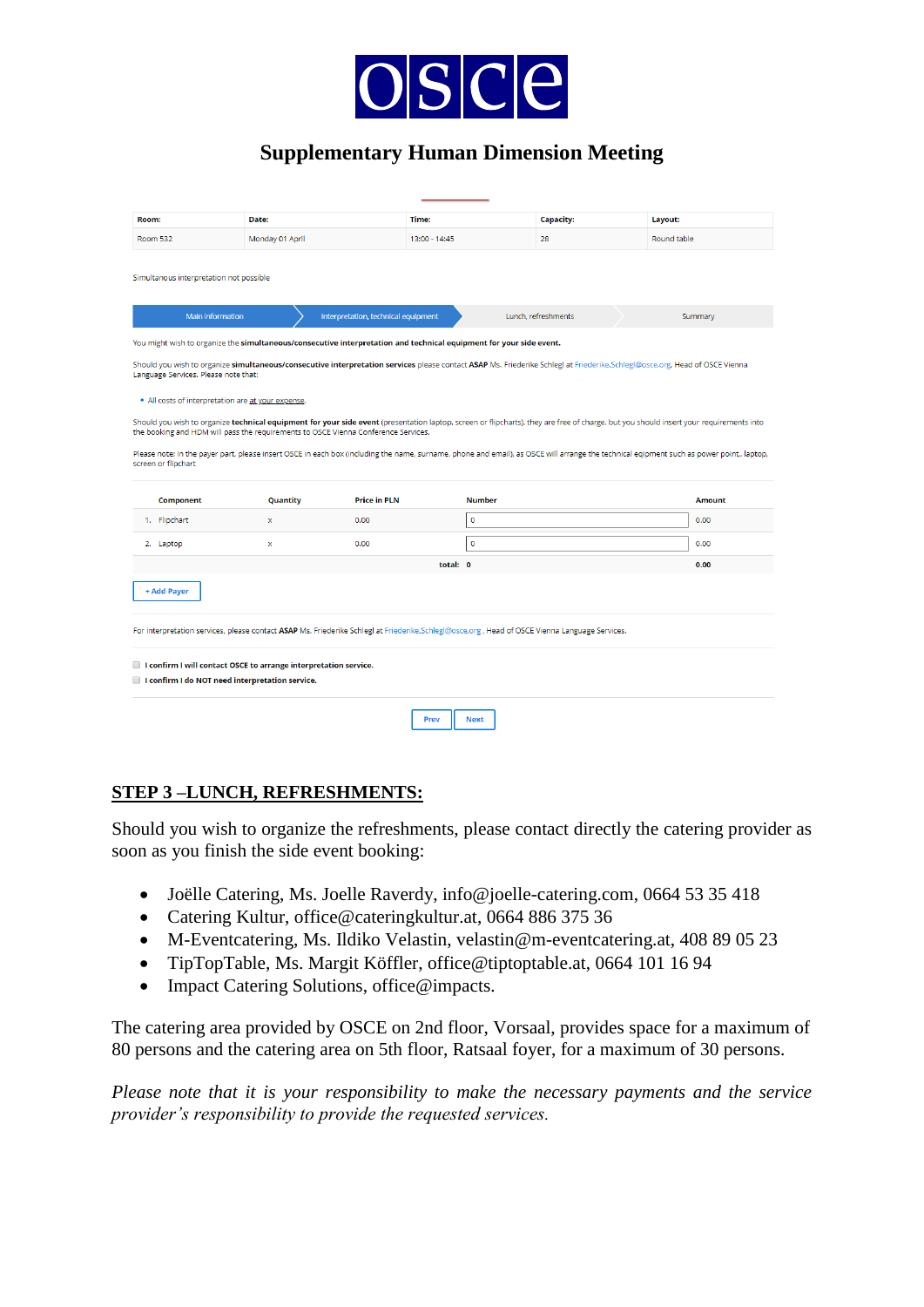

# **STEP 4 - SUMMARY (PAGE WITH ALL THE DETAILS OF YOUR BOOKING):**

| Room:                                           | Date:                                                                                                                                                                                                                                                                                                                                                                                                                                                                                                                                                                                                                                                                                                                                                                                                                                                                            | 54m. 31s.<br>Tin | <b>Capacity:</b>                                                    | Layout:                                                         |  |
|-------------------------------------------------|----------------------------------------------------------------------------------------------------------------------------------------------------------------------------------------------------------------------------------------------------------------------------------------------------------------------------------------------------------------------------------------------------------------------------------------------------------------------------------------------------------------------------------------------------------------------------------------------------------------------------------------------------------------------------------------------------------------------------------------------------------------------------------------------------------------------------------------------------------------------------------|------------------|---------------------------------------------------------------------|-----------------------------------------------------------------|--|
| <b>Room 532</b>                                 | Monday 01 April                                                                                                                                                                                                                                                                                                                                                                                                                                                                                                                                                                                                                                                                                                                                                                                                                                                                  |                  | 28                                                                  | Round table                                                     |  |
| Simultanous interpretation not possible         |                                                                                                                                                                                                                                                                                                                                                                                                                                                                                                                                                                                                                                                                                                                                                                                                                                                                                  | 13:00 - 14:45    |                                                                     |                                                                 |  |
| <b>Main information</b>                         | Interpretation, technical equipment                                                                                                                                                                                                                                                                                                                                                                                                                                                                                                                                                                                                                                                                                                                                                                                                                                              |                  | Lunch, refreshments                                                 | Summary                                                         |  |
|                                                 | Below you will find a summary of your booking. Please read it carefully before submitting your side event. All changes must be done before the deadline.                                                                                                                                                                                                                                                                                                                                                                                                                                                                                                                                                                                                                                                                                                                         |                  |                                                                     |                                                                 |  |
|                                                 | Please save (SAVE button below) your data before logging out from the system and each time you make any changes.                                                                                                                                                                                                                                                                                                                                                                                                                                                                                                                                                                                                                                                                                                                                                                 |                  |                                                                     |                                                                 |  |
|                                                 | Please submit (SUBMIT button below) the booking form latest by:                                                                                                                                                                                                                                                                                                                                                                                                                                                                                                                                                                                                                                                                                                                                                                                                                  |                  | , otherwise the booking will be cancelled and all information lost. |                                                                 |  |
|                                                 | Should you need to cancel a booking after the deadline, you must inform the HDM team at<br>note that late cancellation of pre-ordered services will result in cancellation fees.                                                                                                                                                                                                                                                                                                                                                                                                                                                                                                                                                                                                                                                                                                 |                  |                                                                     | and the respective service provider as soon as possible. Please |  |
|                                                 |                                                                                                                                                                                                                                                                                                                                                                                                                                                                                                                                                                                                                                                                                                                                                                                                                                                                                  | <b>SUMMARY</b>   |                                                                     |                                                                 |  |
| I confirm I do NOT need interpretation service. |                                                                                                                                                                                                                                                                                                                                                                                                                                                                                                                                                                                                                                                                                                                                                                                                                                                                                  |                  |                                                                     |                                                                 |  |
|                                                 | I confirm there will NOT be any catering services needed for this side event (NO REFRESHMENTS OFFERED).                                                                                                                                                                                                                                                                                                                                                                                                                                                                                                                                                                                                                                                                                                                                                                          |                  |                                                                     |                                                                 |  |
|                                                 |                                                                                                                                                                                                                                                                                                                                                                                                                                                                                                                                                                                                                                                                                                                                                                                                                                                                                  | Prev<br>Save     |                                                                     |                                                                 |  |
|                                                 | I confirm I have read the Side Event Information document and agree to the terms and conditions of Side Event Booking System. I confirm that, acting in capacity of a<br>participant of the Supplementary Human Dimension Meeting, I consent to: processing of my personal data by the Office for Democratic Institutions and Human Rights of<br>Organization for Security and Co-operation in Europe with its registered office in Warsaw, 10 Miodowa Street, and to the delivery of the data to OSCE Conference and<br>Language Services. The data will be delivered for the purpose of rendering by said entities the additional services related to side events such as organization of technical<br>equipment (if requested). I declare that I know the right to inspect, change and demand discontinuation of processing of my personal data. I give the data voluntarily. |                  |                                                                     |                                                                 |  |
|                                                 |                                                                                                                                                                                                                                                                                                                                                                                                                                                                                                                                                                                                                                                                                                                                                                                                                                                                                  | <b>Submit</b>    |                                                                     |                                                                 |  |

- 1. On this page you will find a summary of your booking. **Please read it carefully and SAVE all information within the available time** (you can check the countdown clock in the upper right corner).
- 2. Below the summary, you have the following options:
- **Saving your data (SAVE button)**: You MUST do this within the available time; otherwise your data will be lost. If you click the SAVE button, you will pre-book a side event. After saving your data, you will still have the possibility to edit it, up until the booking deadline (the slot will be marked blue in the side event list). If any changes are made, please always remember to click the SAVE button;
- Submitting your booking (by clicking the SUBMIT button): Click the SUBMIT button only if you do not plan any further changes and if you want to make a **final**  booking. After you SUBMIT, you will **not** be able to edit your booking further, and the booking will be final.

In any case, **you must SUBMIT your booking before the booking deadline**, otherwise, all your data will be automatically erased and your side event will not be booked. Once you have pressed submit, the slot will be marked red (booked) in the list.